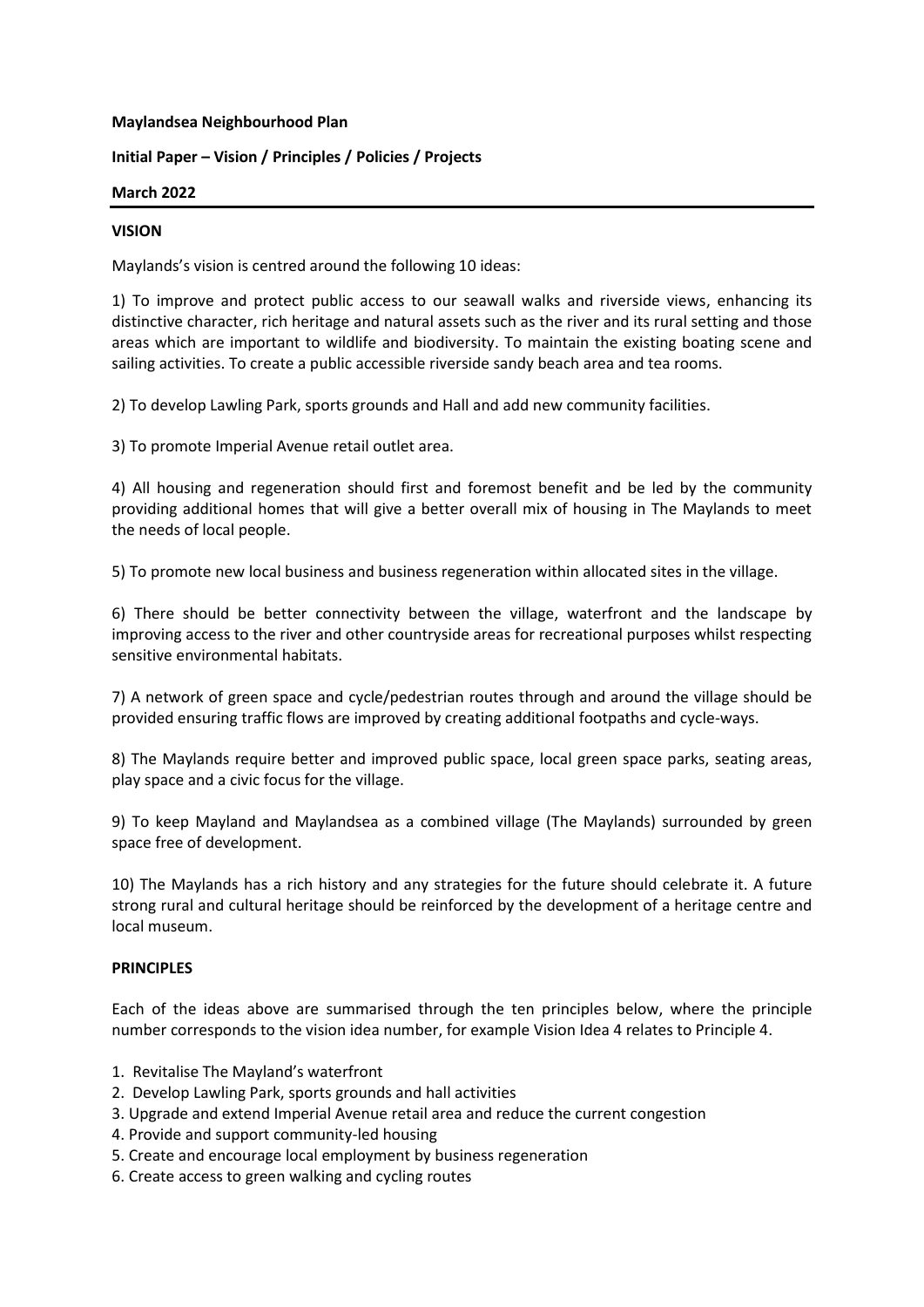- 7. Establish a safe and integrated road network
- 8. Provide local green space parks and play space
- 9. Strengthen the Village's rural character
- 10. Encourage more local festivals, events and create a heritage centre

These principles, and their related vision ideas will be used to shape the direction of the Maylandsea Neighbourhood Plan. Some of these cut across similar topics. To help structure the Neighbourhood Plan, the Vision Ideas and Principles have therefore been grouped around a set of five themes/topics, with initial policy and project ideas set out below these.

## **1. RELATIONSHIP WITH NATURE**

This section relates to Maylandsea's important connection with its surrounding natural assets, and encompasses the following principle/idea (as presented in earlier work undertaken on behalf of the Parish):

- *Revitalise The Mayland's waterfront*
	- o *To improve and protect public access to our seawall walks and riverside views, enhancing its distinctive character, rich heritage and natural assets such as the river and its rural setting and those areas which are important to wildlife and biodiversity. To maintain the existing boating scene and sailing activities. To create a public accessible riverside sandy beach area and tea rooms.*

## **Riverside**

*Policy Idea –* To ensure new development retains existing access routes to the waterfront and where possible helps improve and create new routes. Development in proximity to the waterfront must be locally responsive and not detract from the tranquillity the area provides.

*Project Idea -* To maintain the existing boating scene and sailing activities and to create publicly accessible riverside leisure facilities.

## **Environmental protection**

*Policy Idea -* Requiring all developments to comply with wider Essex policies in respect of mitigations and to the Essex Coast environment. Support for bio-diversity net gain measures, including enhancements to areas of planting, verges and the network of dykes and ditches in the Parish.

*Project Idea* – Support is to be given to the de-paving of front gardens which currently contain too much impermeable surfacing. Support will also be given to the any schemes which introduce new areas of greenery and raingardens within existing streets and areas of public realm.

# **2. COMMUNITY**

This section seeks to improve the community offer throughout Maylandsea, it encompasses the following principles/ideas:

- *Develop Lawling Park, sports grounds and hall activities*
	- o *To develop Lawling Park, sports grounds and Hall and add new community facilities.*
- *Encourage more local festivals, events and create a heritage centre*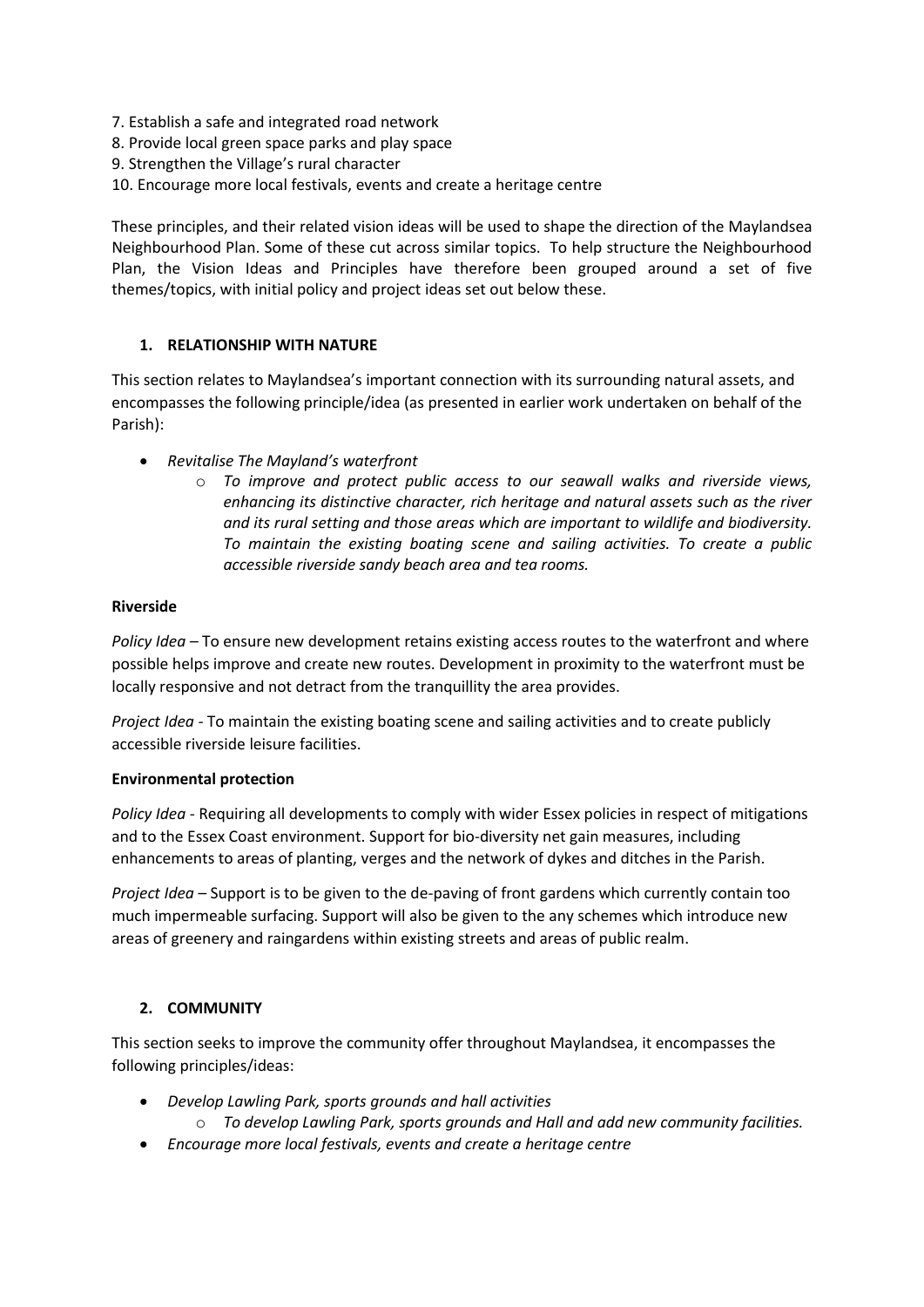o *The Maylands has a rich history and any strategies for the future should celebrate it. A future strong rural and cultural heritage should be reinforced by the development of a heritage centre and local museum.*

# **Facilities**

Policy Idea - Retention and improvement of community facilities (e.g.: to the Village Hall), including support for any new community facilities (e.g.: a day centre) to be provided. Supporting improvements to facilities, including parks and play spaces, such that they are accessible and inclusive spaces that can be used by all.

Project Idea - Support events, community, and art-based projects to raise the profile of the village and generate future funding adding to existing local festivals, such as the successful Summer Fête.

Project Idea – To tap into the rural and cultural heritage of Maylandsea by supporting the development of a heritage centre / local museum.

## **3. EMPLOYMENT**

This section aims to boost the local economy of Mayland by encouraging local employment opportunities, it relates to the following principle/idea:

- *Create and encourage local employment by business regeneration*
	- o *To promote new local business and business regeneration within allocated sites in the village.*

## **Local Business**

Policy Idea – Support will be given to local start-ups, growing businesses, and light industrial and agricultural use within specific areas in the village. Live/ work and mixed-use development is actively encouraged

## **4. FUTURE GROWTH AND DEVELOPMENT**

This section seeks to direct future growth and development in such a way as to create sustainable, well-supported settlements which integrate well with the existing built form, it encompasses the following principles/ideas:

- *Provide and support community-led housing*
	- o *All housing and regeneration should first and foremost benefit and be led by the community providing additional homes that will give a better overall mix of housing in The Maylands to meet the needs of local people.*
- *Strengthen the Village's rural character*
	- o *To keep Mayland and Maylandsea as a combined village (The Maylands) surrounded by green space free of development.*

**NOTE:** The scope of this section to be subject to further discussion with Maldon DC in respect of the Local Plan and housing growth sites / allocations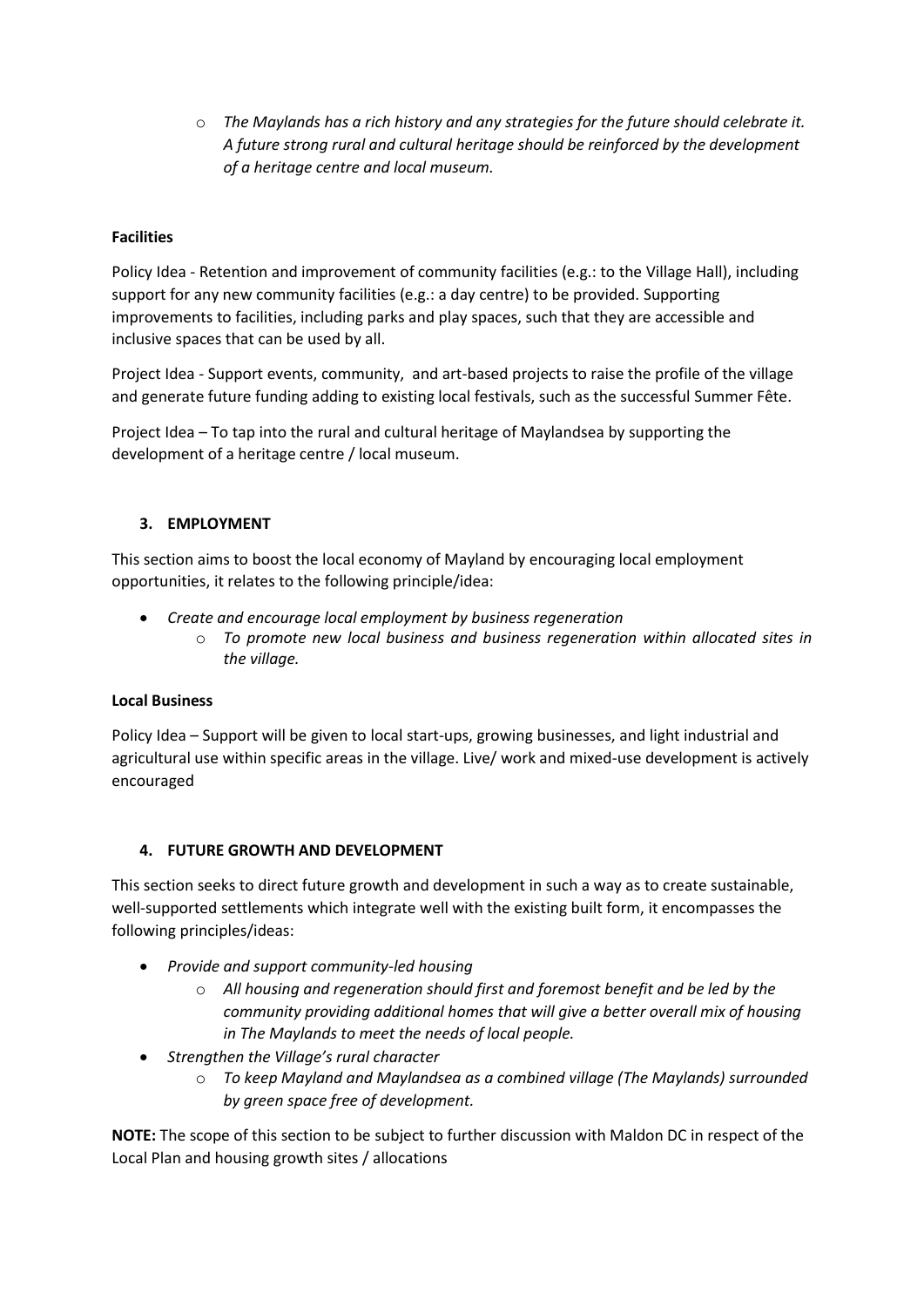**Spatial growth principles** – These are to make clear that any future change should reflect the rural character of the area, support access to important assets, including the waterfront, parks and community facilities, help strengthen the local centre and manage traffic conflicts, including the speed of and associated safety issues of traffic within and passing through the area

Policy Idea - Spatial growth principles (to be refined) might thus comprise:

- Opportunities to reuse existing brownfield land should be taken in the first instance, including infill sites, vacant plots and buildings within the settlement boundary.
- Where development is proposed outside the settlement boundary, it must be contiguous with the boundary. The use of brownfield sites outside the settlement boundary, and contiguous to it, should be utilised before greenfield sites.
- Development shall be within walking distance of the local centre, school and community facilities, based upon the actual street network as opposed to an 'as the crow flies distance' (note: appropriate distances can be established, e.g.: 400 metres equates to a five-minute walking time).
- Development sites shall retain access by foot and bicycle to the river frontage and be well connected to the rights of way network.
- Development must be able to demonstrate that vehicular access can be gained from the main street network.
- Development shall not extend the settlement boundary any further south of Steeple Road.
- Development shall avoid areas of Flood Risk 2 and 3.
- Development shall avoid areas of importance for their environmental value, including SSSIs, Ramsar sites, Special Areas of Conservation, Special Protection Areas, Priority Woodland and Coastal Habitats and Improvement Areas.



*Figure 1. Isochrone showing location of key facilities (Local Centre, School, and Boatyard) and 5 and 10 minute walking distances*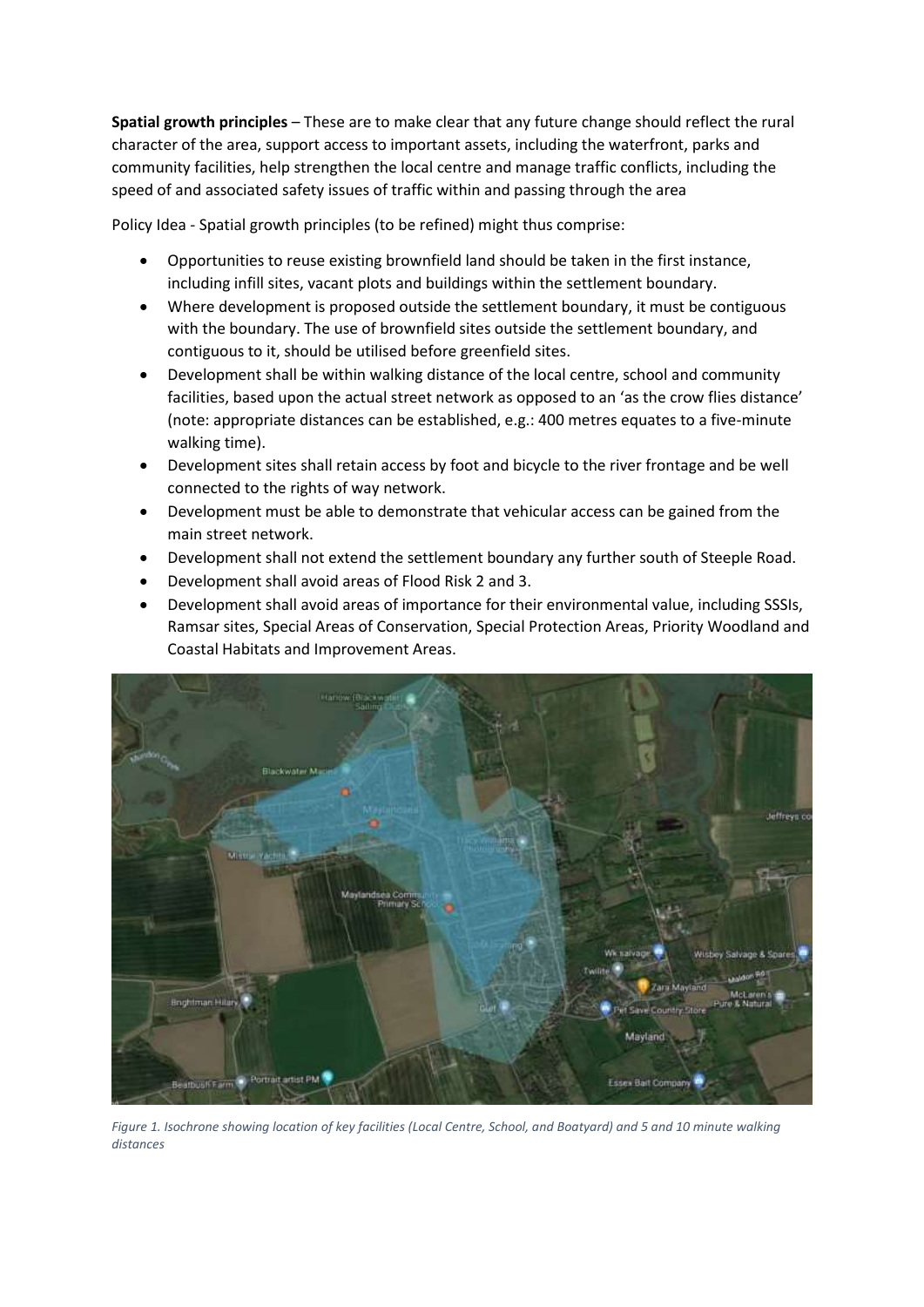

*Figure 2. Maylandsea's Public Rights of Ways*

**Design Principles** - Design criteria relating to the scale and form of development and key characteristics that define the natural and built environment, including matters such as density, openness, materials and roof-forms etc.

Policy Idea – Development will be supported which is locally responsive (criteria for locally responsive design will be informed by the upcoming AECOM Design Guide)

**NOTE:** Masterplan work to be prepared by Aecom on key sites can be incorporated into the NDP subject to progress on the Local Plan, or could be used at a later date by the parish to present preferred scenarios and points of discussion with Maldon DC and or applicants.

## **Rural Character**

Policy Idea - Mayland's rural and village character should be preserved and strengthened through careful development. Where possible the 'landscape' character should be brought into the village though tree lines, planting, allotment gardens, hedgerows, etc.

## **Housing Type**

To support delivery of a mix of housing types and tenures consistent with local needs, including self and custom-build homes

## **5. PUBLIC REALM AND SUSTAINABLE MOVEMENT**

This section aims to deliver public realm improvements, support opportunities for new active travel routes and better town-wide connectivity, it relates to the following principles/ideas: